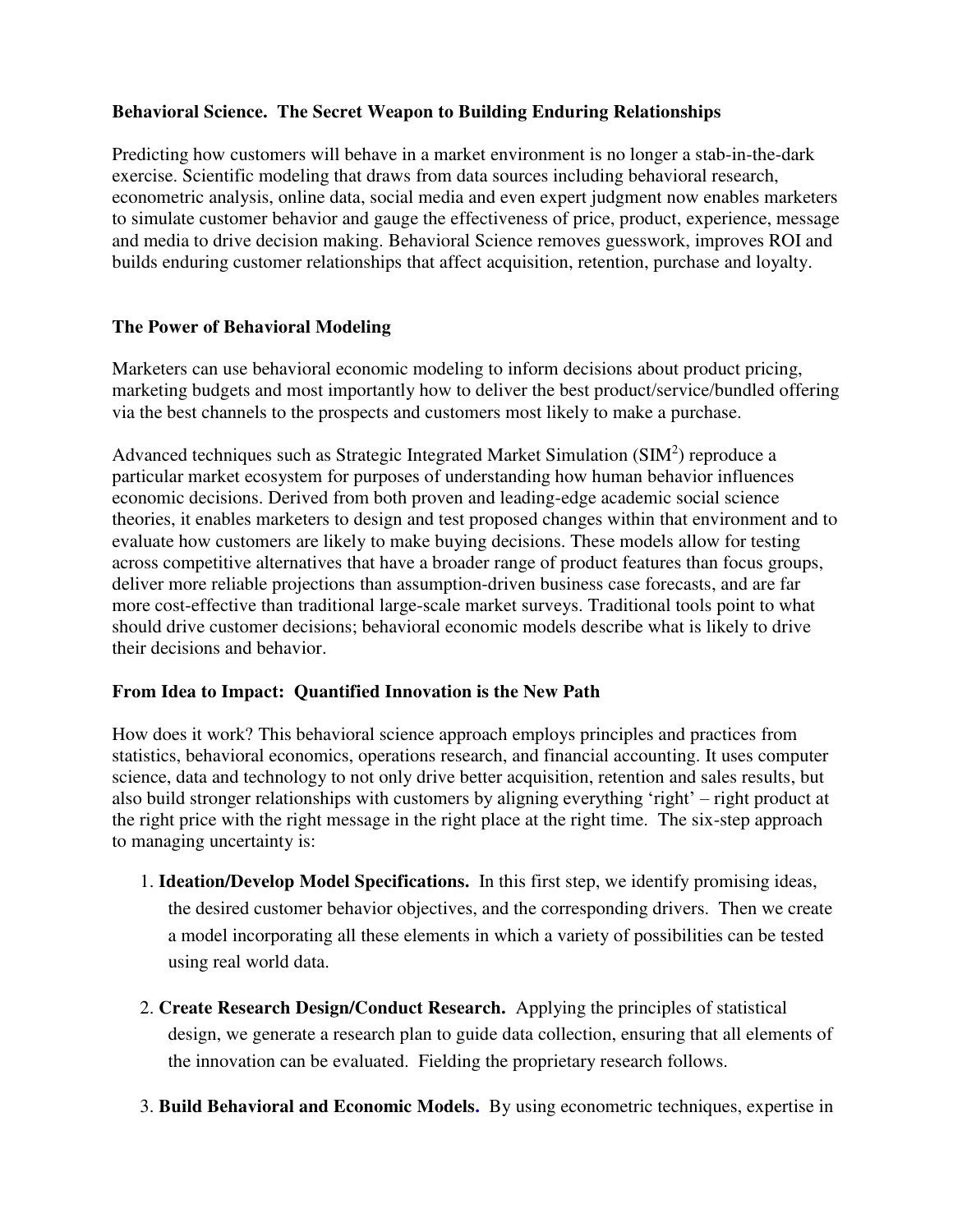the science of modeling, and in-depth business insights, models are constructed that best describe all of the different decision drivers and customer choices.

- 4. **Run Simulations.** Armed with carefully chosen data and a comprehensive, customized model, we evaluate how changes in drivers or environment will impact customer behavior and determine the sustainability of desired outcomes – vital to growth.
- 5. **Apply Decision Optimization.** Employing mathematical programming techniques, we can identify the best solution for your business, one which maximizes the attainment of business objectives such as the number of repeat clients or market share within the limits of existing constraints (e.g., limited funds or scarcity of critical skills).
- 6. **Construct Predictive Scorecards.** This final step involves creating an innovation scorecard to communicate critical results and facilitate informed, ongoing investment decisions. By tracking initial predictions against actual results, the scorecard can be calibrated periodically, increasing its predictive accuracy, and providing a powerful tool for long-term strategic planning. During this step we deliver both an Executive Dashboard as well as a scored list of prospects or customers to be used for targeted offers.

## **Strategy Begins When the Modeling Ends**

Once all data and assumptions are integrated into the model, the simulation generates a baseline sales output. After calibrating the model to actual sales, marketers can run what-if scenarios to predict the effect of different strategies in a low-risk environment. The impact of each touch point in changing individual customer perceptions is estimated to uncover the attribution for all paid, owned, and earned touch points.

Tapping into the talent of predictive modelers, data scientists and risk management analysts, marketers unearth actionable findings and then use those insights to shape business decisions, improve financial outcomes and ultimately, build stronger relationships with their consumers.

Let's look at some of the innovative ways marketers have begun to use behavioral economic modeling to impact their relationships with customers.

## **A Bundling Story** (Product)

A large telecommunications provider recognized the need to develop a bundling strategy that would meet the needs of ever changing mobile customer segments. They employed economic analysis to evaluate competitive scenarios from new entrants to pricing and tactics. Value propositions were modeled to test bundled vs. unbundled offers by segment. Different marketing approaches were also evaluated by offer, by segment and by region.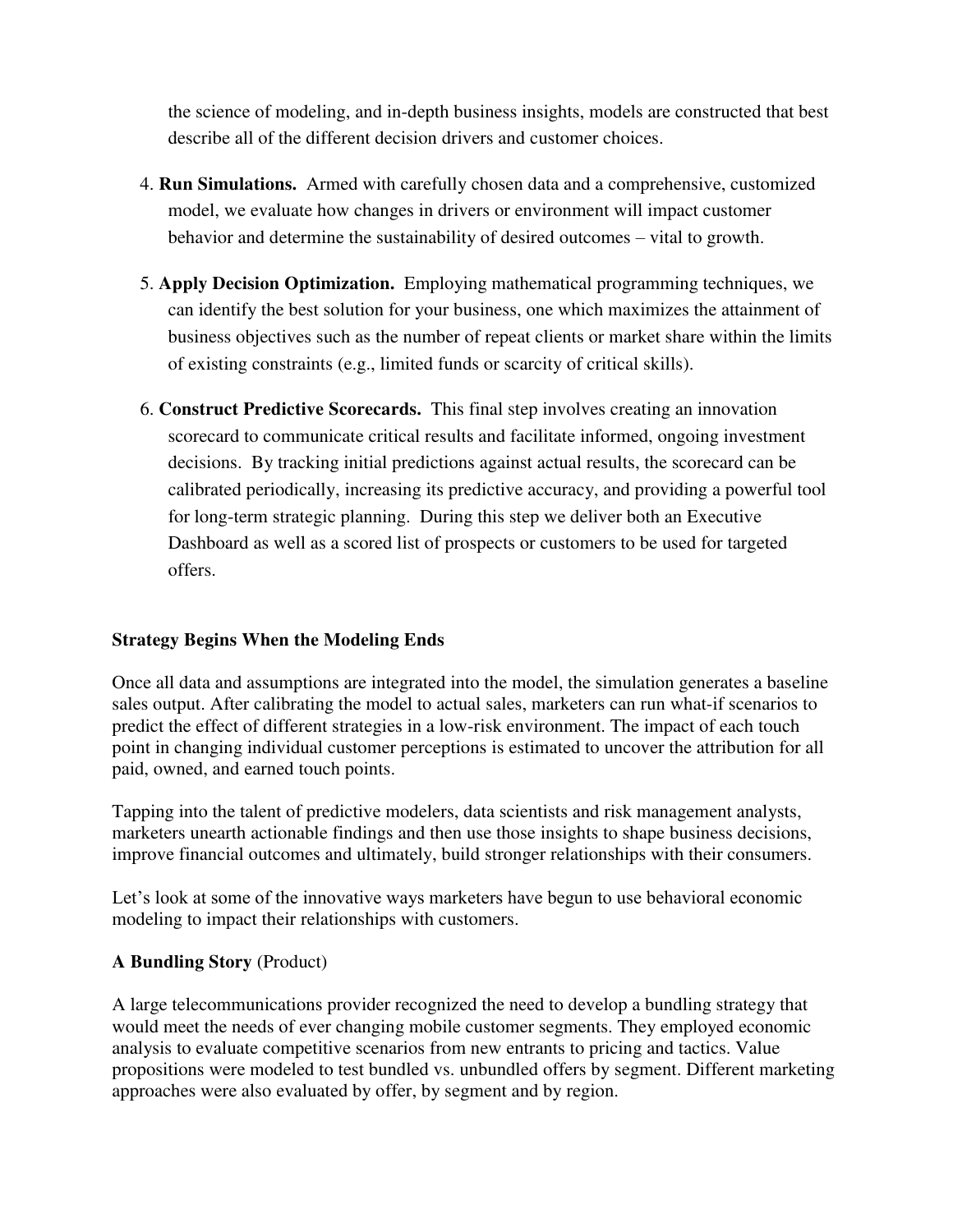The big Ah-Hah? Winning the "best" customers requires segment-specific value propositions and alternative channels. Predicted market shares were linked with the economic model to develop estimates of the incremental NPV for each segment and bundle combination. The provider was then able to optimize bundles for each segment. The result? *Solutions that met customers' mobile communications needs*…and \$6.8 billion in incremental NPV from implementing the recommended strategy.

# **Hospital Choice** (Price)

When a Top 10 academic children's hospital needed strategic leadership with their Women's and Infants' Center of Excellence, they employed SIM² to uncover invaluable information about capital planning, maternal hospital preferences and obstetrician employment drivers.

A demand model was created to predict the behavioral drivers that influence a woman's choice of hospital for delivering her baby. Fourteen attributes were evaluated from out-of-pocket costs to room guarantee to level of NICU to parking convenience.

The findings? Interestingly, patient safety, not out-of-pocket expense, is the most important decision variable for future mothers and has the most dramatic impact on market share. Patient experience elements including composition of medical team, location of care for mom and baby and convenience of prenatal visits had modest impact on share. This hospital is now positioning their message to better meet the real needs and expectations of patients while also basing their pricing decisions on new, more accurate insights versus generally accepted services pricing reductions.

## **Retail Design and Choreography** (Place)

A large financial services firm needed to do more than just focus groups if they were going to achieve their strategic mission to transform the business and their retail model. They believed that a lifelong learning model was the key to year-round customer relationships but needed to validate the economic benefits of making this philosophy a reality at retail.

Market Simulation was used to focus on three retail formats: Referral Sites, Hub Sites and Super Store Sites. Additional distribution outlets were also identified – from portable offices to DIY centers to mobile buses and super stores. Changes to the retail environment were also tested from the façade to the floor plan and in-store TV. One of the critical Referral Site treatments included redesigning and aligning the sales choreography.

The learnings? Testing and implementing just a few key changes to the distribution approach, retail sites, and customer choreography has the real potential of adding in millions of dollars over the next five years and the changes serve to be far more responsive to customers resulting in not just increased sales, but much deeper and longer term relationships with customers than ever before.